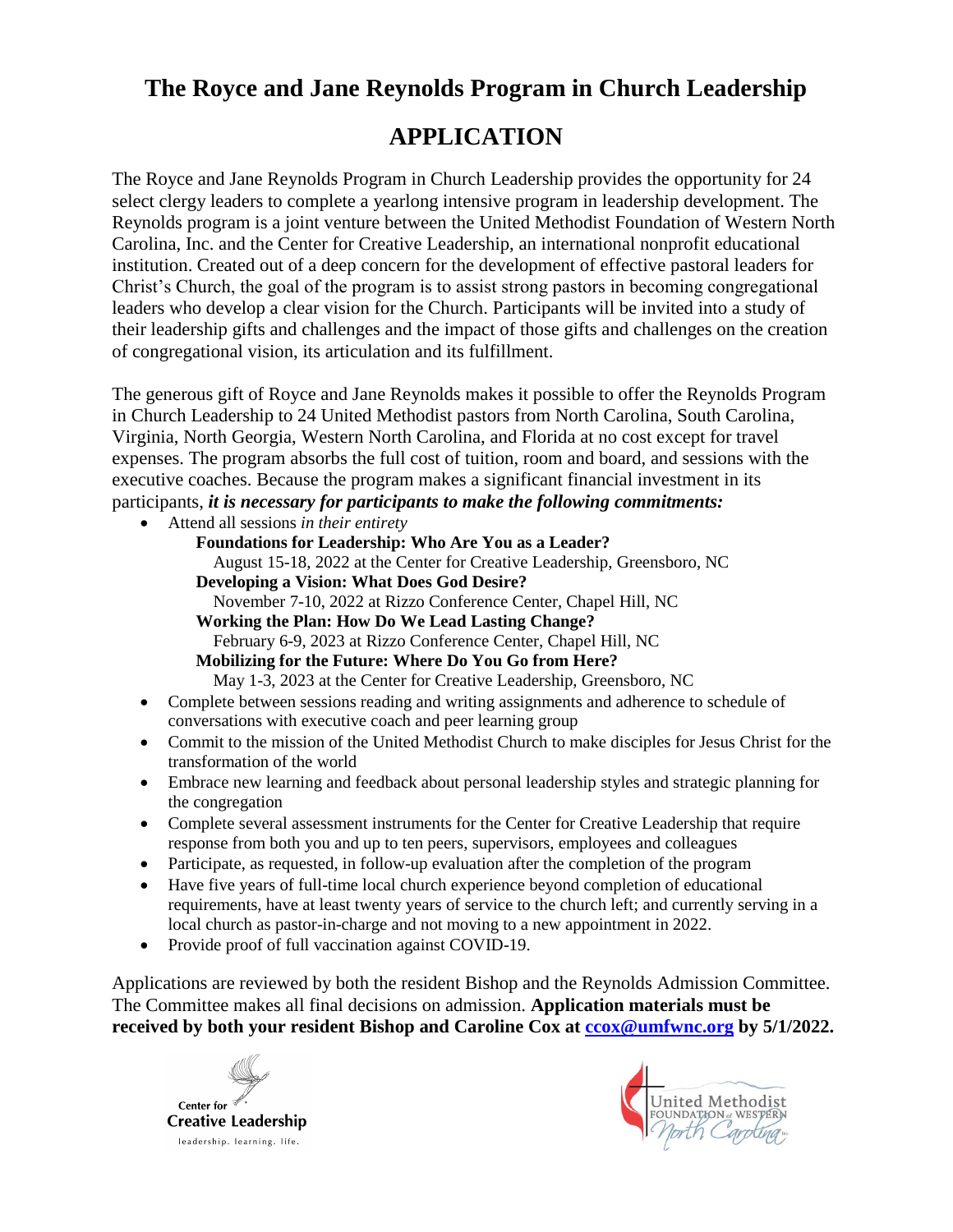# **The Royce and Jane Reynolds Program in Church Leadership APPLICATION**

### **BIOGRAPHICAL INFORMATION**

| Date of Ordination/Commissioning _____________ □ Elder □ Associate Member □ Local Pastor |  |  |                                                                                                            |
|------------------------------------------------------------------------------------------|--|--|------------------------------------------------------------------------------------------------------------|
| Seminary Attended<br>Year of Completion <sub>__</sub> □ M.Div. □ Course of Study         |  |  |                                                                                                            |
|                                                                                          |  |  |                                                                                                            |
| Date Appointed to Current Appointment ______________ Avg. Worship Attendance________     |  |  |                                                                                                            |
|                                                                                          |  |  | Church is located in what type of community? $\Box$ Urban $\Box$ Suburban $\Box$ Rural $\Box$ Other $\Box$ |
| Staff Size (if appropriate): _______ full-time clergy ________ part-time clergy          |  |  | _____ full-time lay professionals _____ part-time lay professionals                                        |
|                                                                                          |  |  |                                                                                                            |
|                                                                                          |  |  |                                                                                                            |
| Church is located in what type of community? □Urban □Suburban □Rural □Other __________   |  |  |                                                                                                            |
| Staff Size (if appropriate): ______ full-time clergy _______ part-time clergy            |  |  | _____ full-time lay professionals _____ part-time lay professionals                                        |
| If you are a second career pastor, please describe your previous occupation(s):          |  |  |                                                                                                            |
|                                                                                          |  |  |                                                                                                            |
|                                                                                          |  |  |                                                                                                            |